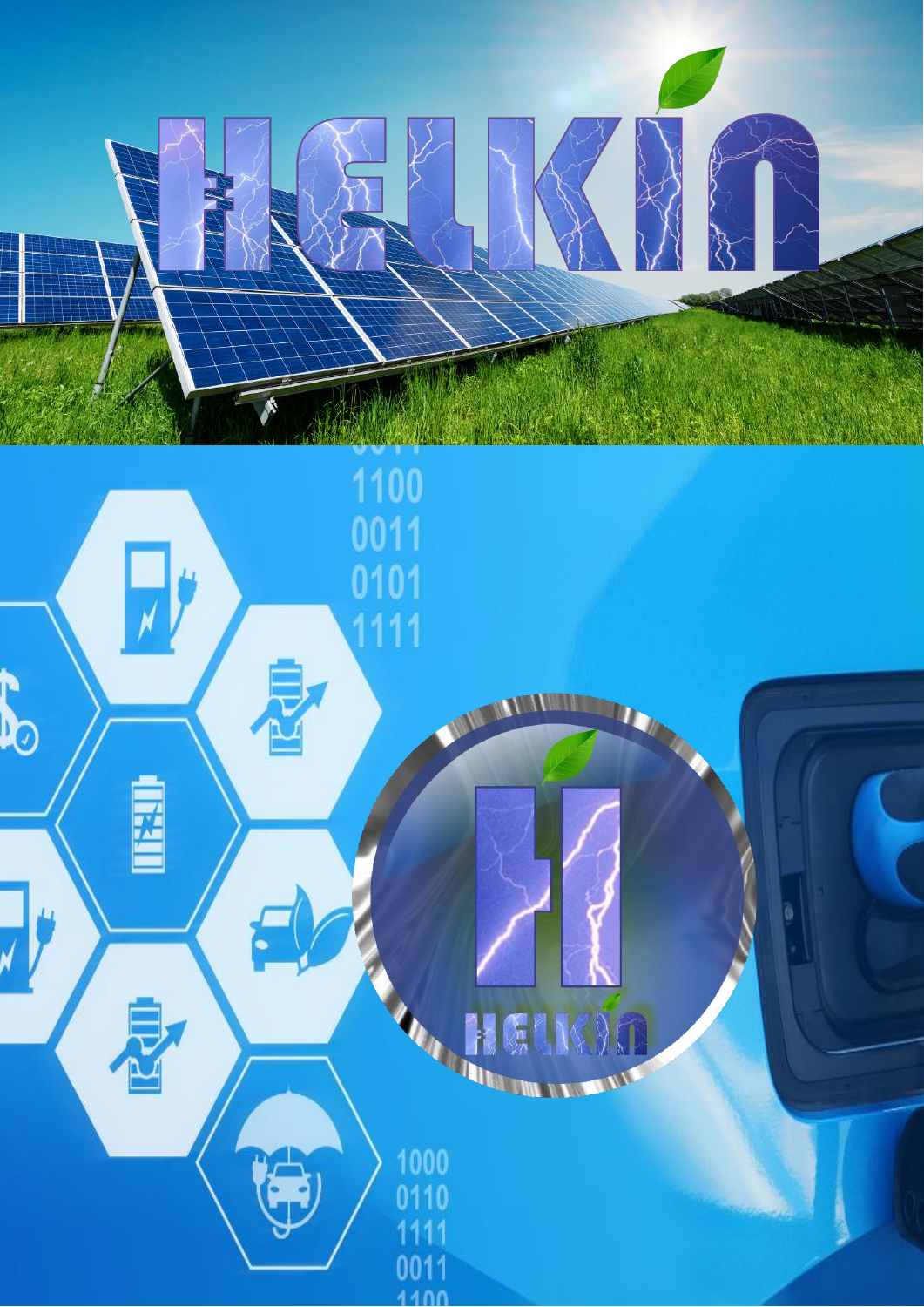## INTRODUCTION

Launched on September 22, 2021, HELKIN emerged to resolve several issues regarding cryptography. In order to make encryption greener and more environmentally friendly, Helkin has been studying practical and inexpensive solutions for authenticating your transactions on its own BLOCKCHAIN. Given that the blockchais that exist today are on the opposite path to sustainability.

## Some technical data:

- Contract: 0xd55e4fcea77fd5902ad10914f8b2a5ad1ee606b5
- $\triangleright$  Name: HELKIN
- $\triangleright$  Símbolo: HK
- $\triangleright$  Decimal: 9
- Total Supply inicial: 222.222
- Total Supply atual: 177.777

#### **Tokenomics:**

 $\triangleright$  We pay 5% stake on all token transactions "The End Supply".

#### **Segurança é transparência:**

- $\triangleright$  Liquidity locked for 30 years.
- $\triangleright$  Two audits completed successfully.

#### Some information.

With an audacious proposal Helkin is already working on its own swap, it is in advanced studies of its green blockchain. Helkin's applications will be diverse, Helkin will finance charging stations for electric vehicles, electric bicycle rental points, conventional bicycles and much more. We cannot fail to mention that Helkin will have a whole ecosystem of tokens, with Helkin being the governance token, it is through our blockchain that tokens from our ecosystem can be mined in proof of space format.

#### ECOSYSTEM

#### Community strength

Helkin is decentralized and is owned by everyone. All are part of the decisions and choices of the best way forward. The community welcomes everyone with joy, to together make a difference in the crypto world.

## Liquidity locked

Locked for 30 years. Bringing security to HOLDERS against any type of carpet pulling.

#### **Transparency**

Helkin is decentralized and supported by its community. Communication is open, transparency is the pillar that sustains us.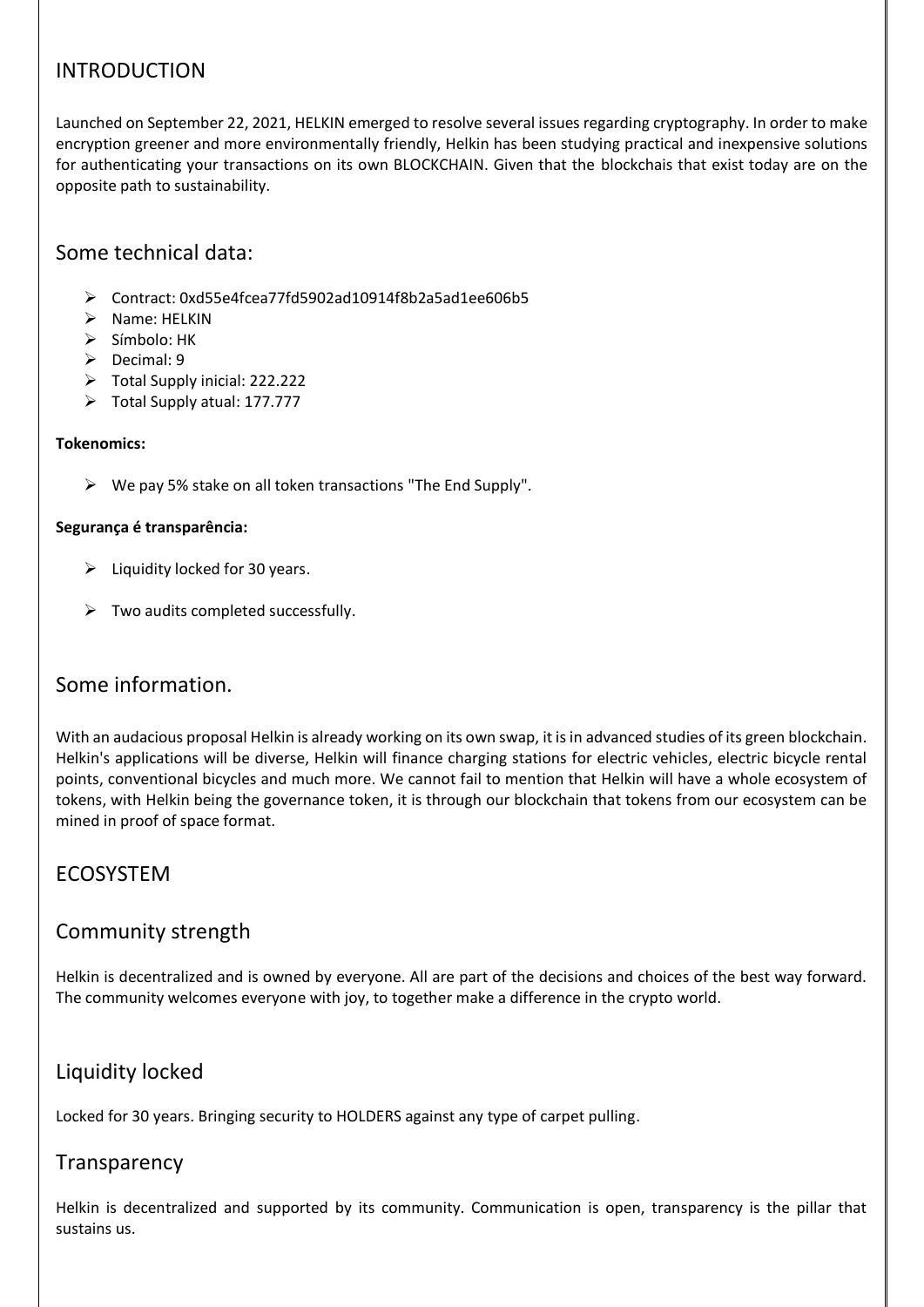## Longevity

Helkin is here to stay, the appreciation caused by innovations, provides a long journey, capable of embracing and helping everyone on their ascent.

# Safety

All Helkin tokens have been purchased! No tokens were distributed, including the CEO himself bought his tokens, there is no developer portfolio.

## Confidence

In the cryptocurrency market, trust is everything. Helkin brings this confidence, not only because of its appreciation, but mainly because of the strength that the community has to help itself. The support and dedication is clear as water for anyone who is part of the community..

# **GOVERNANCE**

Helkin is traded by Binance Smart Chain (BSC). To acquire it you will need to use a decentralized broker such as PancakeSwap and to keep it you will need to have a portfolio such as Trust Wallet or Metamask.

To learn more about the Binance Smart Chain:

<https://academy.binance.com/pt/articles/an-introduction-to-binance-smart-chain-bsc>

To learn more about the Trust Wallet ou a Metamask:

[https://trustwallet.com/pt\\_BR/](https://trustwallet.com/pt_BR/)

<https://metamask.io/>

To learn more about the PancakeSwap:

https://pancakeswap.finance/

This is a recent market and is still being explored in its various forms of application; it is common to know very little about this. Here in Brazil we still have little development in the subject of financial education, be aware and do some research until you feel secure in terms of information before investing. In the bibliography there is a link that helps explain specifically how Tokens work, which is the case of our currency. Good reading.

Here we separate some topics according to the CVM document - Real Estate Securities Commission -some information about cryptoactives and also the risks related to them. Cryptoactives are virtual assets, protected by cryptography, exclusively present in digital records, whose operations are carried out and stored in a computer network.

These assets were created with the intention of allowing individuals or companies to make payments or electronic financial transfers directly to other individuals or companies, without the need for intermediation by a financial institution. Such a purpose would be to serve - including - for international payments or transfers.

There are currently hundreds of cryptoactives, among which the pioneer and best known is Bitcoin. Each of them works based on its own set of rules, defined by its creators and developers.

The encryption operation is based on a decentralized recording technology, a type of accounting or ledger distributed over a peer-to-peer network of computers spread across the world. Each transaction carried out is disclosed to the network, and will only be accepted after a complex validation system and a kind of consensus from the majority of network participants. Thus, transactions are virtually irreversible, for example: if an owner tries to reuse assets already traded (so-called "double spend"), the computer network would reject the transaction, a feature that eliminates the need for an intermediary.